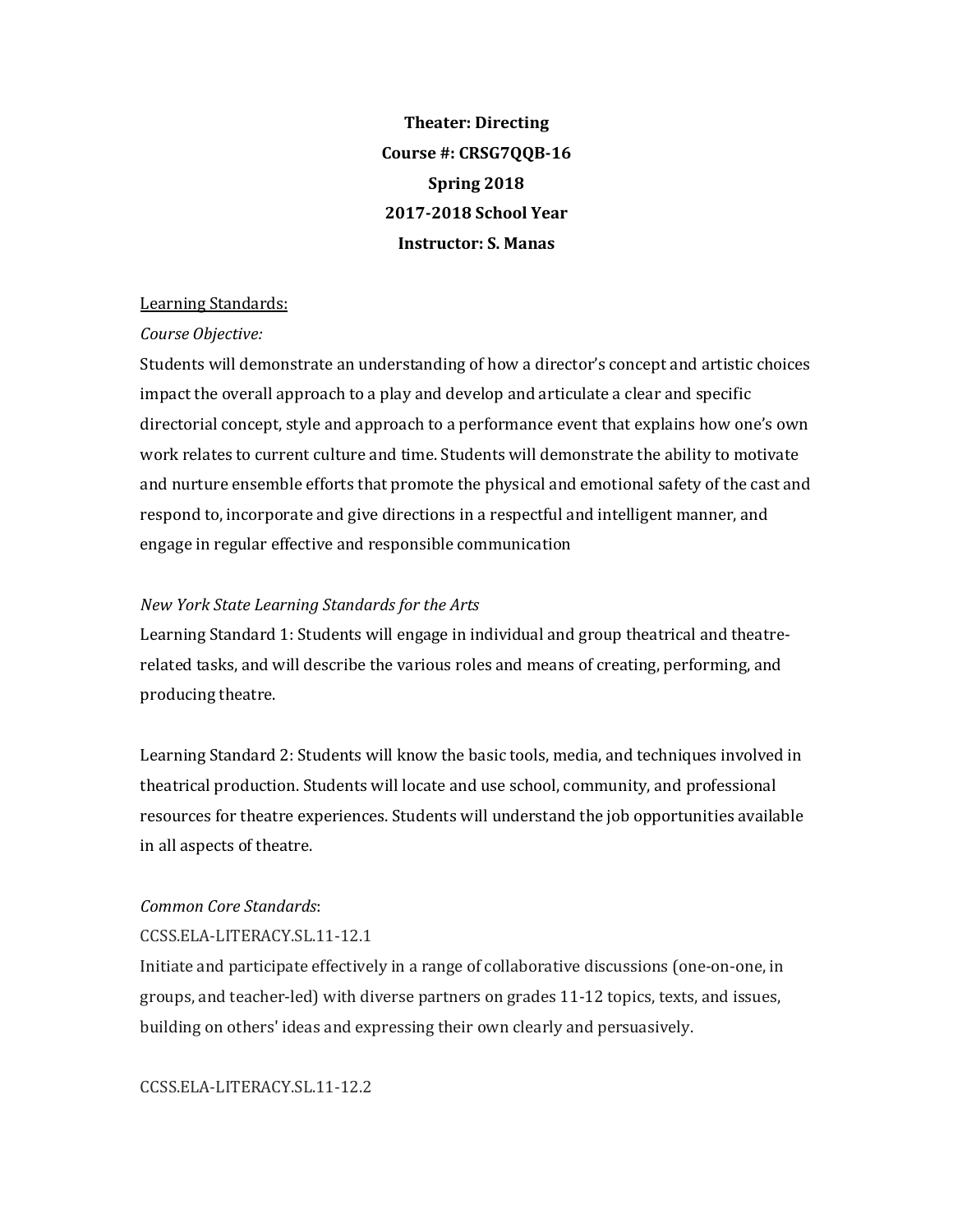Integrate multiple sources of information presented in diverse formats and media (e.g., visually, quantitatively, orally) in order to make informed decisions and solve problems, evaluating the credibility and accuracy of each source and noting any discrepancies among the data.

# CCSS.ELA-LITERACY.SL.11-12.4

Present information, findings, and supporting evidence, conveying a clear and distinct perspective, such that listeners can follow the line of reasoning, alternative or opposing perspectives are addressed, and the organization, development, substance, and style are appropriate to purpose, audience, and a range of formal and informal tasks.

# Course Description:

In Theater: Directing, Students will develop their communicative, personal, imaginative and analytical skills while investigating the role of the director. Students will read a play, conduct a script analysis, and direct a scene from that play. They will also participate as actors in other students' scenes.

| <b>Class Number</b> | <b>Classwork</b>                                                                                    | <b>Homework</b>                      |
|---------------------|-----------------------------------------------------------------------------------------------------|--------------------------------------|
| $\mathbf{1}$        | Introduction to<br>Theater Class, read<br>forward and complete<br>directing reading &<br>discussion |                                      |
| $\mathcal{P}$       | What is directing                                                                                   | Vocabulary Sheet #1,<br>Due class #3 |
| 3                   | 12 Angry Men<br>Introduction                                                                        | Vocabulary Sheet #2.<br>Due class 4. |
| 4                   | Watch the movie of the<br>play for<br>comprehension                                                 | Vocabulary Sheet #3.<br>Due class 5. |
| 5                   | Finish the movie and<br>begin reading the play.                                                     | Vocabulary Sheet #4.<br>Due class 6. |
| 6                   | Read the play                                                                                       |                                      |

Calendar\*\*: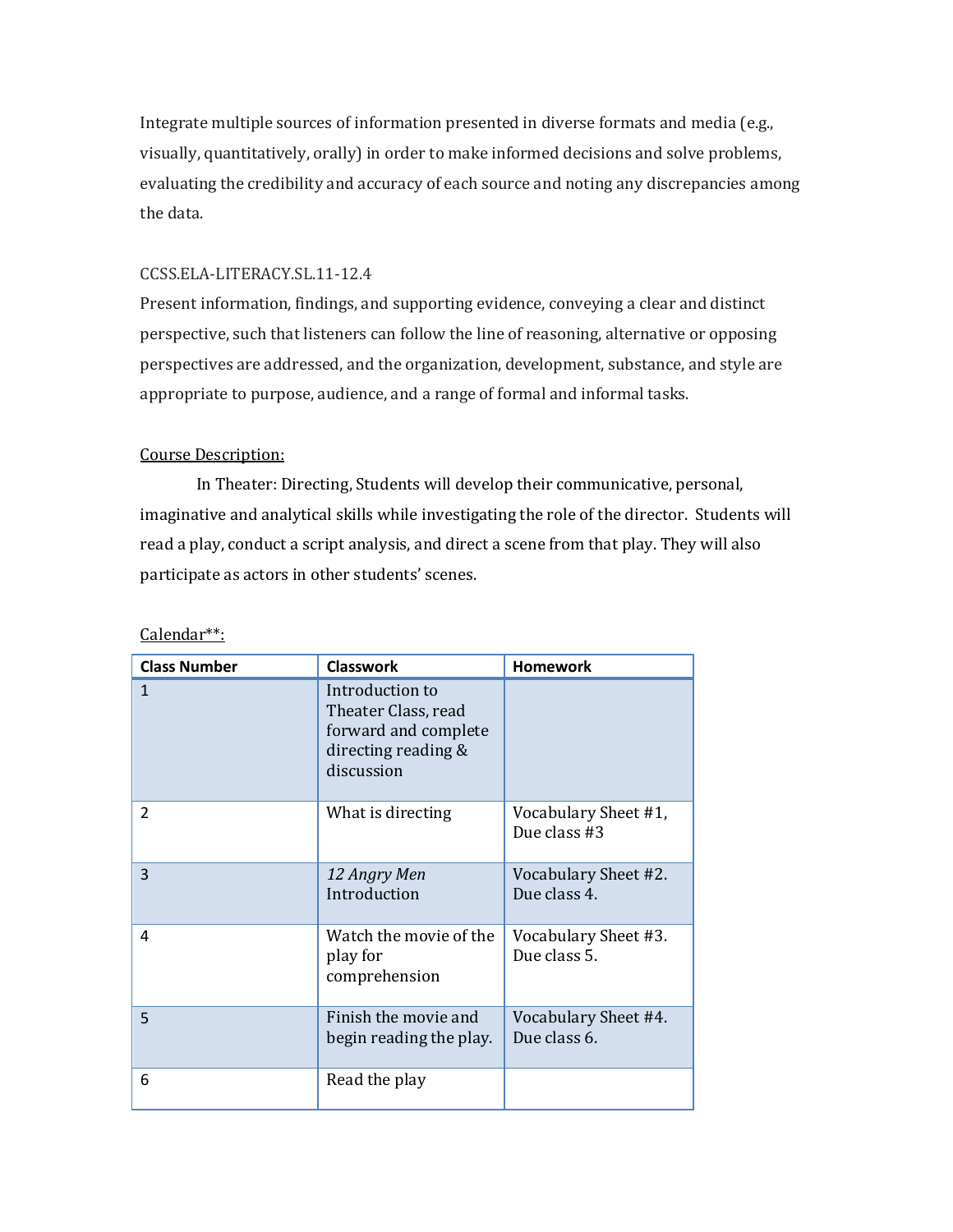| 7  | Read the play                                                                                                        | Read pages 46-51 in<br>text and answer<br>questions. Due class #<br>9                                   |
|----|----------------------------------------------------------------------------------------------------------------------|---------------------------------------------------------------------------------------------------------|
| 8  | Read the play                                                                                                        |                                                                                                         |
| 9  | Script analysis:<br>-themes &<br>introduction to<br>characters<br>-Begin working on<br>script analysis<br>worksheet. |                                                                                                         |
| 10 | Script analysis:<br>continue characters<br>/relationships and<br>actions. Fill out<br>character profile.             | Read pgs. 132-137 and<br>answer questions. Due<br>class $#12$                                           |
| 11 | Script analysis:<br>continue actions &<br>concept                                                                    |                                                                                                         |
| 12 | Casting Introduction;<br>create headshots and<br>resumes. Fill out<br>audition form                                  | Read pages 150-158 &<br>answer questions. Due<br>class $#14$<br>Prepare for auditions.<br>Due class #13 |
| 13 | Auditions & casting,<br>complete casting<br>decisions checklist &<br>casting announcement                            |                                                                                                         |
| 14 | <b>Blocking Introduction</b>                                                                                         | Read pages 162-179 &<br>answer questions. Due<br>class $# 16$                                           |
| 15 | Blocking                                                                                                             |                                                                                                         |
| 16 | How to work with<br>actors                                                                                           | Prepare for rehearsals                                                                                  |
| 17 | <b>Blocking Rehearsal</b>                                                                                            | Prepare for rehearsals                                                                                  |
| 19 | <b>Blocking Rehearsal</b>                                                                                            | Prepare for rehearsals                                                                                  |
| 20 | <b>Blocking Rehearsal</b>                                                                                            | Prepare for rehearsals                                                                                  |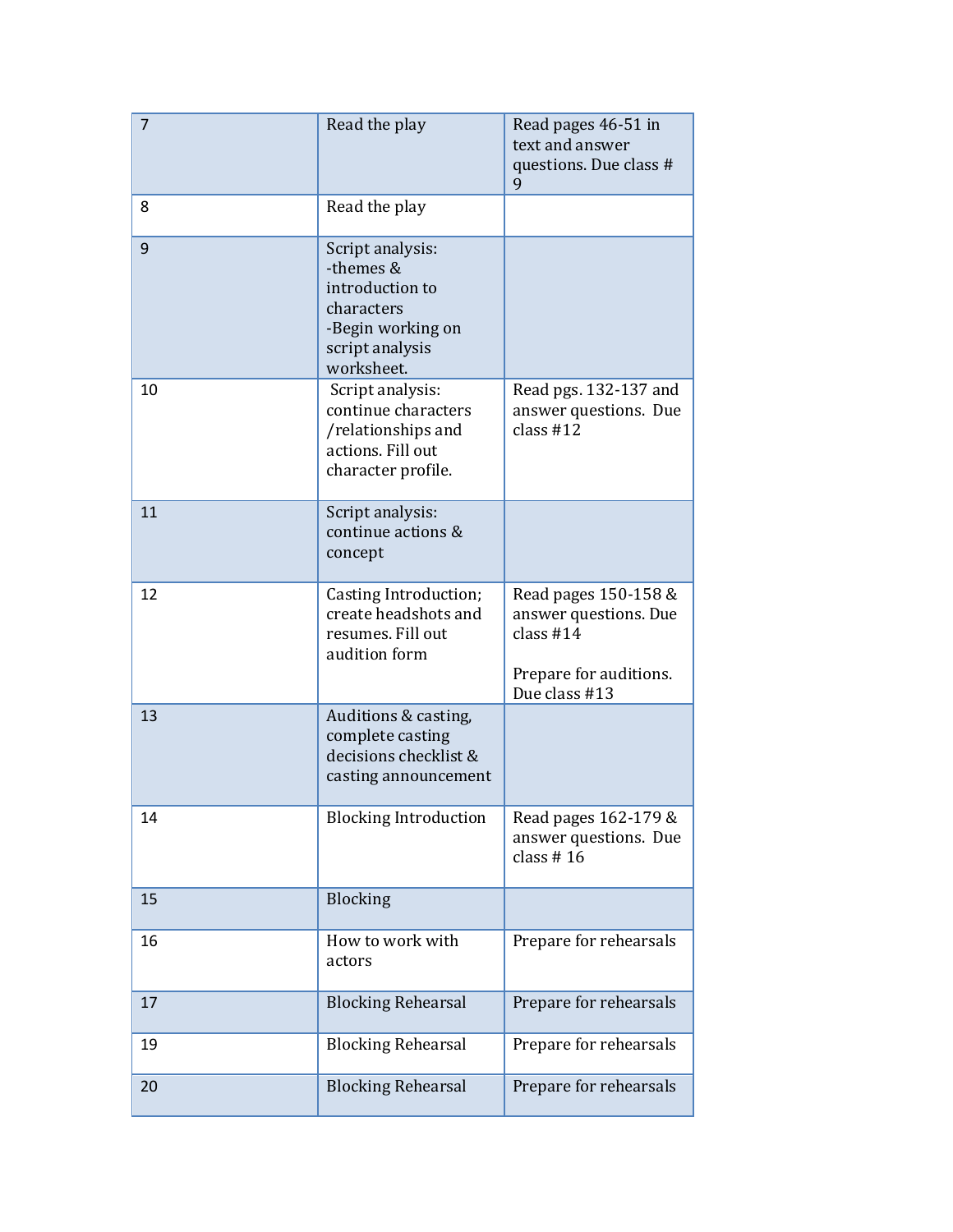| 21 | <b>Blocking Rehearsal</b> | Prepare for rehearsals     |
|----|---------------------------|----------------------------|
| 22 | <b>Blocking Rehearsal</b> | Prepare for rehearsals     |
| 23 | Rehearsal                 | Prepare for rehearsals     |
| 24 | Rehearsal                 | Prepare for rehearsals     |
| 25 | Rehearsal                 | Prepare for rehearsals     |
| 26 | Rehearsal                 | Prepare for rehearsals     |
| 27 | Rehearsal                 | Prepare for rehearsals     |
| 28 | Rehearsal                 | Prepare for<br>performance |
| 29 | Performance               | Make up work               |
| 30 | <b>Self Evaluation</b>    | Make up work               |
| 31 | Make up Work              |                            |

*\*\*subject to change based on student needs\*\**

# Materials and Texts:

- On Directing by Harold Clurman
- The Play Director's Survival Kit: A Complete Step-by-step Guide to Producing Theater *in Any School or Community Setting* by James W. Rodgers & Wanda C. Rodgers
- *Twelve Angry Men DVD*
- *Twelve Angry Men* by Reginald Rose
- Pencils

## **Grading Policy:**

## Projects -35%

Students will be assigned at least one project every semester. Some will have written components, some a performance/practical component, and some both. Students will be provided a rubric that the teacher will go over to assist them in completing the project to the best of their ability.

Homework - 15%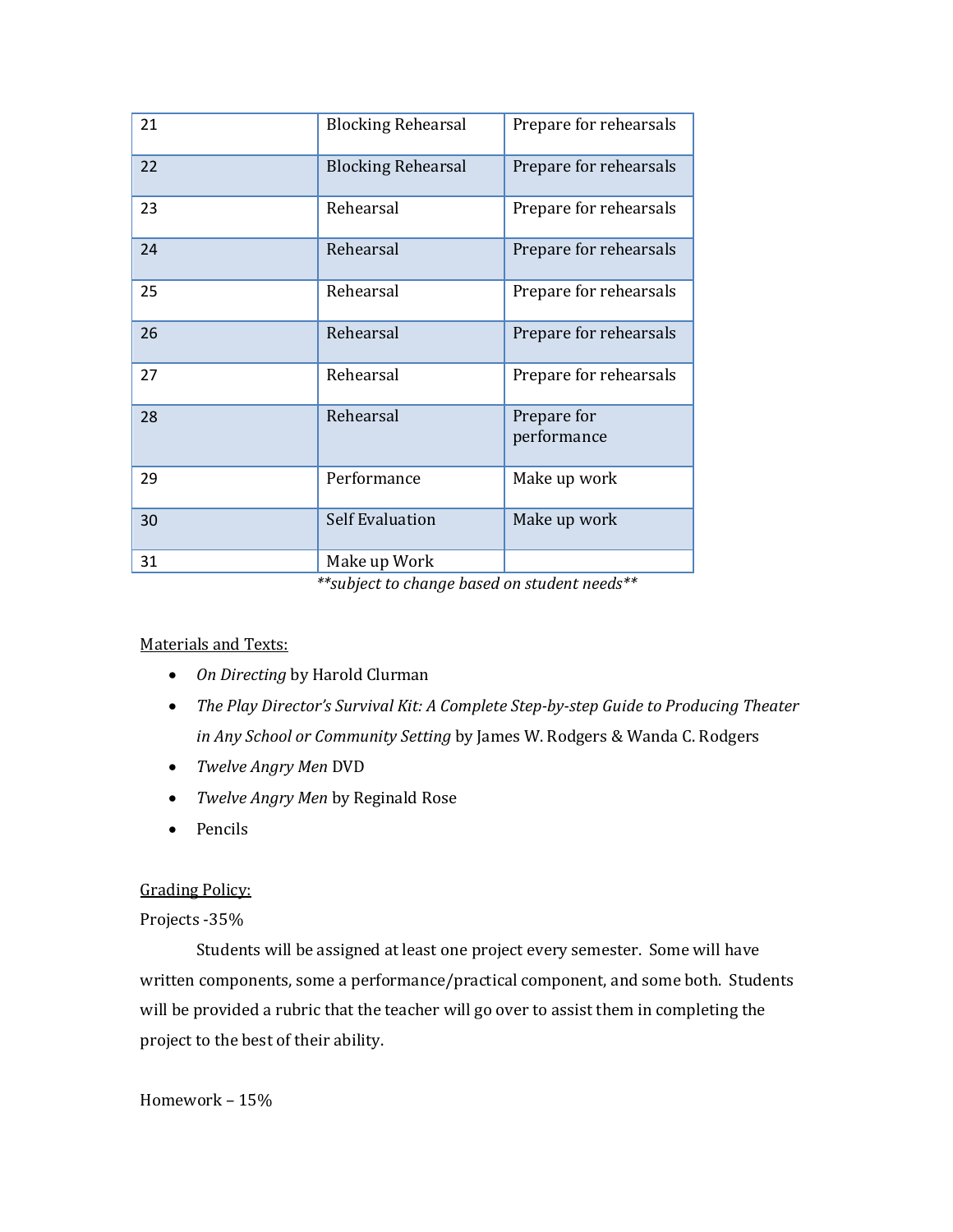For homework, you will either receive a 100% for having completed it with clear effort or a 0 for having not completed it. Homework must show an effort has been made to be considered complete.

#### Attendance  $-25%$

You must come to class and you must be on time. You will receive 2 points (100%) for being present and on time, 1 point  $(50\%)$  for being late, and zero points  $(0\%)$  for an unexcused absence or cut. 

#### Participation – 25%

When you are in class please participate. This is an easy way to boost your grade.

## Classroom Procedures:

Students are expected to be in class, on time, and ready to work. There is a bathroom in the classroom that students may use. If a student needs the nurse, the Dean, the unit coordinator, or to go to the main office, they will be allowed to go and provided a pass at the teacher and para's discretion.

Students will come into the classroom and complete the do now written on the board unless otherwise directed. The students will then participate in the lesson. As the period comes to a close, the teacher will go over their behavioral points with the students, asking them first what they think they earned and then telling them what they actually earned. The rules and point policies are detailed in the next section.

#### Class Rules and Behavior:

#### *School Rules:*

Students may not wear hats or bandanas in school. They may not bring weapons, drugs, alcohol, or any illegal paraphenalia into the school building. Students must attend school and be on time. Cell phones and other non-approved technology must be turned off and away while in class unless otherwise instructed.

#### *Classroom Rules:*

Rules are clearly posted in the classroom and are as follows: